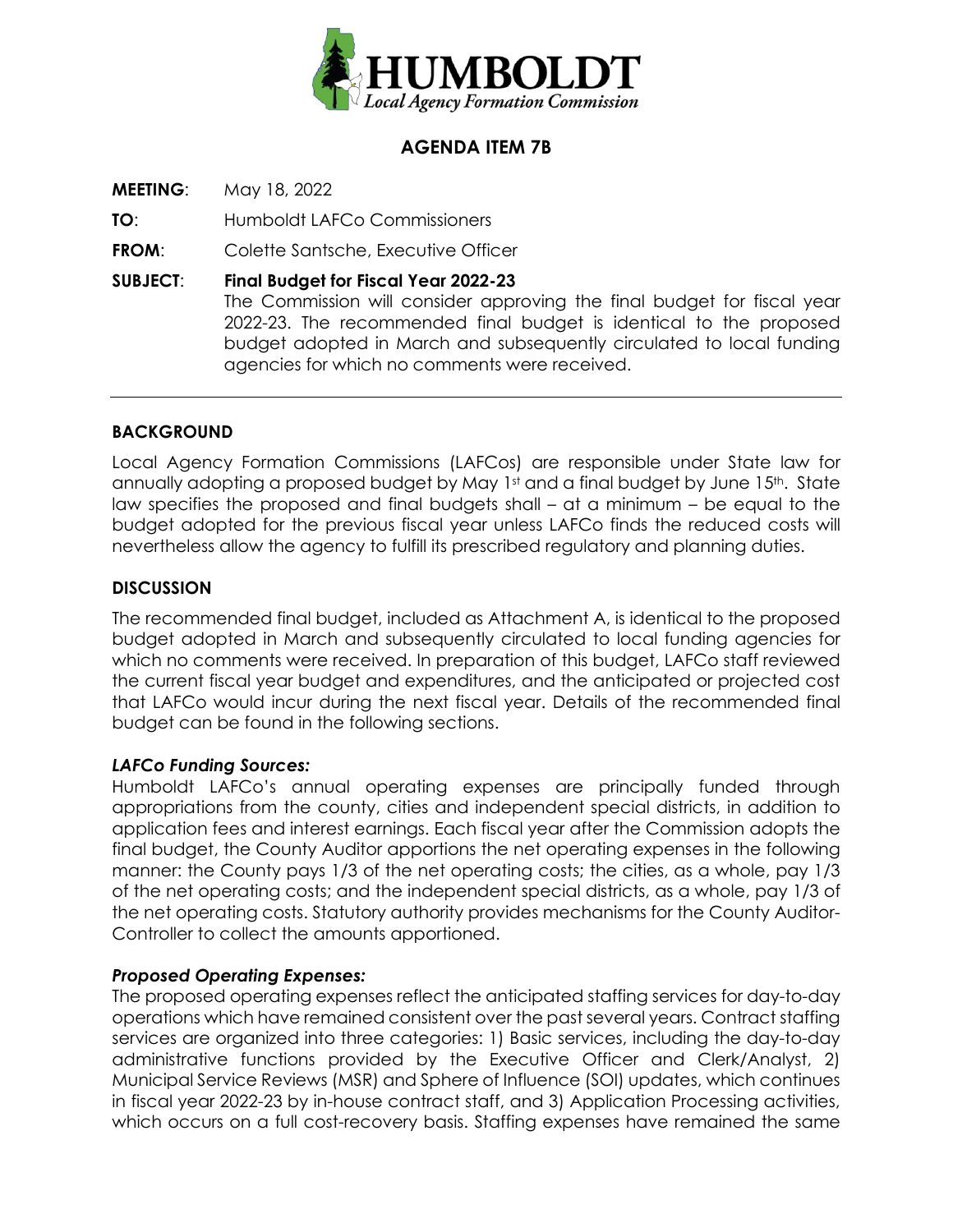over the last three years and staff is proposing an increase to the MSR budget in anticipation of significant MSR/SOI updates in the coming year.

Conference registration and travel expenses are being budgeted to allow up to four (4) commissioners/staff to attend the October 19-21, 2022 CALAFCO Annual Conference in Newport Beach although there is still some COVID-related uncertainty. Staff will update the Commission as information becomes available.

#### *Proposed Operating Revenues:*

Over the last two fiscal years, total agency contributions have remained the same during the uncertainty of the COVID-19 pandemic. Staff is recommending a 3% increase to member contributions for fiscal year 2022-23.

|                              | 2019-20  | 2020-21   | 2021-22   | 2022-23<br>(proposed) $^{\dagger}$ |
|------------------------------|----------|-----------|-----------|------------------------------------|
| <b>Cities</b>                | \$42,100 | \$42,100  | \$42,100  | \$43,400                           |
| <b>Special Districts</b>     | \$42,100 | \$42,100  | \$42,100  | \$43,400                           |
| <b>County</b>                | \$42,100 | \$42,100  | \$42,100  | \$43,400                           |
| Total                        | 126,300  | \$126,300 | \$126,300 | 130,200                            |
| % increase (from prior year) | (3.4%)   | $(0.0\%)$ | $(0.0\%)$ | $(3.0\%)$                          |

#### **WORK PLAN**

The proposed budget and work plan provide for continuing MSR/SOI updates. Seven agency specific MSR/SOI updates are proposed including:

- City of Eureka
- Humboldt Bay MWD
- Hydesville CWD
- Loleta CSD
- Orleans CSD
- Scotia CSD
- Peninsula CSD

Project applications have remained steady in recent years. Staff will continue to provide technical assistance to countywide fire services coordination efforts, which are expected to result in additional annexation/consolidation applications. Staff will continue to maintain and update the LAFCo website, as needed, with emphasis on providing additional educational and resource documents for special districts as they become available. Based on feedback provided during the strategy session in January 2022, staff will work on implementing updates to the website to make it more accessible and provide additional information to member agencies. Staff will also be working on reviewing and updating Commission policies as needed.

| <b>Activity</b>                           | <b>Tentative Time Frame</b> |  |  |
|-------------------------------------------|-----------------------------|--|--|
| <b>Planning and Regulatory Activities</b> |                             |  |  |
| Scotia CSD MSR/SOI Update                 | Sep 2022 Hearing            |  |  |
| City of Eureka MSR/SOI                    | Nov 2022 Hearing            |  |  |
| Humboldt Bay Municipal Water District     | Jan 2023 Hearing            |  |  |
| Hydesville CWD MSR/SOI Update             | Mar 2023 Hearing            |  |  |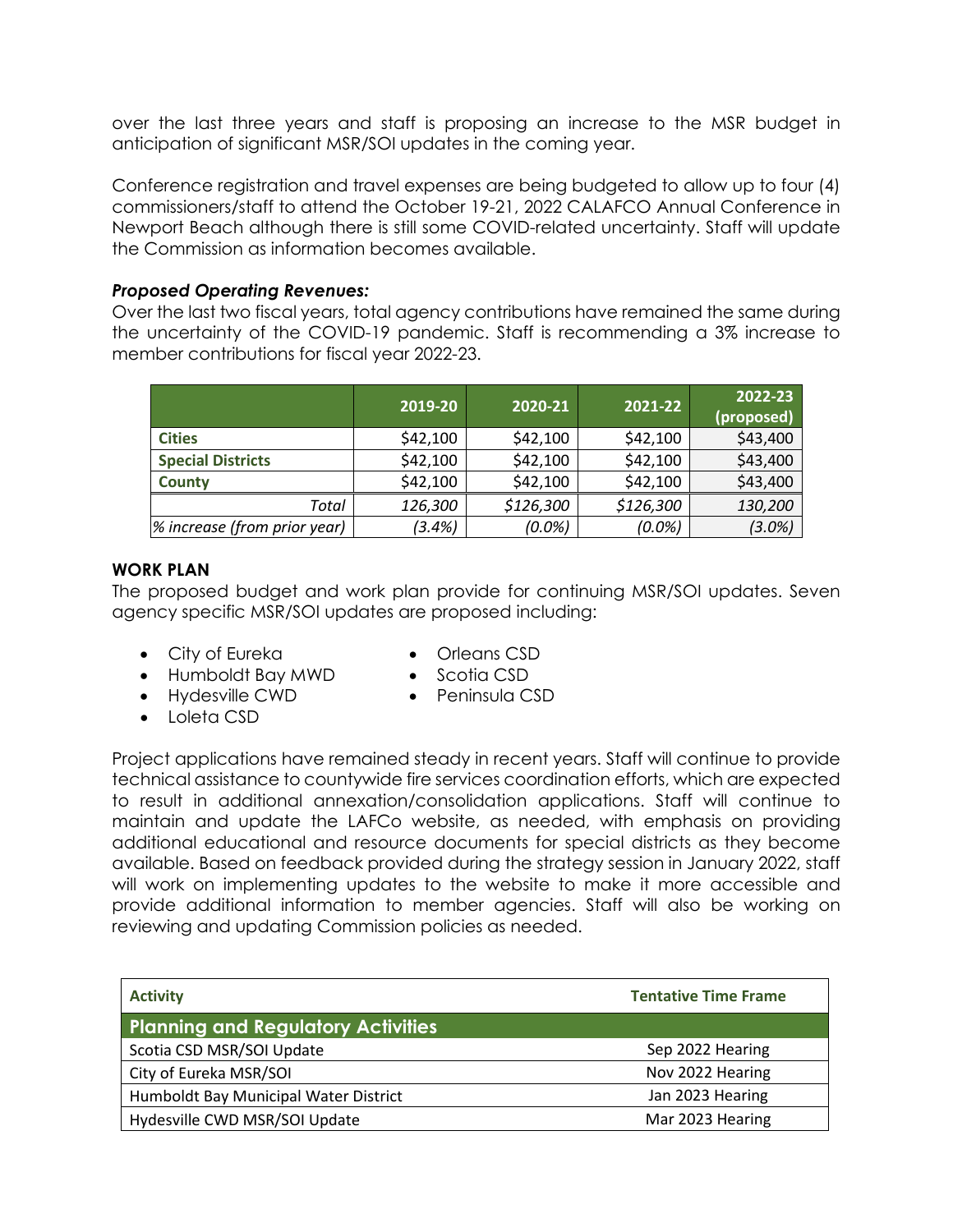| <b>Activity</b>                                           | <b>Tentative Time Frame</b>                                                           |  |  |
|-----------------------------------------------------------|---------------------------------------------------------------------------------------|--|--|
| Loleta CSD MSR/SOI Update                                 | Mar 2023 Hearing                                                                      |  |  |
| Orleans CSD MSR/SOI Update                                | May 2023 Hearing                                                                      |  |  |
| Peninsula CSD MSR/SOI Update                              | May 2023 Hearing                                                                      |  |  |
| Change of Organization/Reorganization Proposals (4-6/yr)  | Ongoing                                                                               |  |  |
| Out of Agency Service Requests (1-2/yr)                   | Ongoing                                                                               |  |  |
| <b>Agency Pre-application Meetings</b>                    | Ongoing                                                                               |  |  |
| Planning for Sustainable Fire Services in Humboldt County | Ongoing                                                                               |  |  |
| <b>Administrative Activities (Priority 1)</b>             |                                                                                       |  |  |
| 2022-23 budget, claim forms, tracking                     | Ongoing                                                                               |  |  |
| 2022 CALAFCO Annual Conference                            | Oct 19 - 21, 2022                                                                     |  |  |
| 2023 CALAFCO Staff Workshop                               | <b>TBD</b>                                                                            |  |  |
| <b>Expiring Commissioner Terms in 2023</b>                | None                                                                                  |  |  |
| CSDA Area Chapter Coordination, Trainings and Meetings    | Ongoing                                                                               |  |  |
| Public information/communications                         | Ongoing                                                                               |  |  |
| <b>Website Maintenance and Updates</b>                    | Ongoing; Interactive mapping<br>of agency boundaries and<br>spheres to be established |  |  |
| <b>GIS Boundary Mapping Updates</b>                       | Ongoing                                                                               |  |  |
| <b>Administrative Activities (Priority 2)</b>             |                                                                                       |  |  |
| <b>Public Records Requests</b>                            | As needed                                                                             |  |  |
| Respond to Grand Jury Reports                             | As needed                                                                             |  |  |
| LAFCo Policy Review and Revisions                         | As needed                                                                             |  |  |
| State Legislation Monitoring and Position Letters         | As needed                                                                             |  |  |
| Comment on LAFCo-related local government proceedings     | As needed                                                                             |  |  |

#### **RECOMMENDATION**

This item has been agendized for consideration as part of a noticed public hearing. The following procedures are recommended with respect to the Commission's consideration of this item:

- 1) Receive verbal report from staff;
- 2) Open the public hearing and invite testimony (mandatory); and
- 3) Discuss item and if appropriate close the hearing and consider action on recommendation:

*"I move to: 1) adopt Resolution No. 22-07, approving the final budget for fiscal year 2022- 23, as provided in Attachment A."* 

#### **Attachments**

Attachment A - Final FY 2022-23 Budget Attachment B - Resolution No. 22-07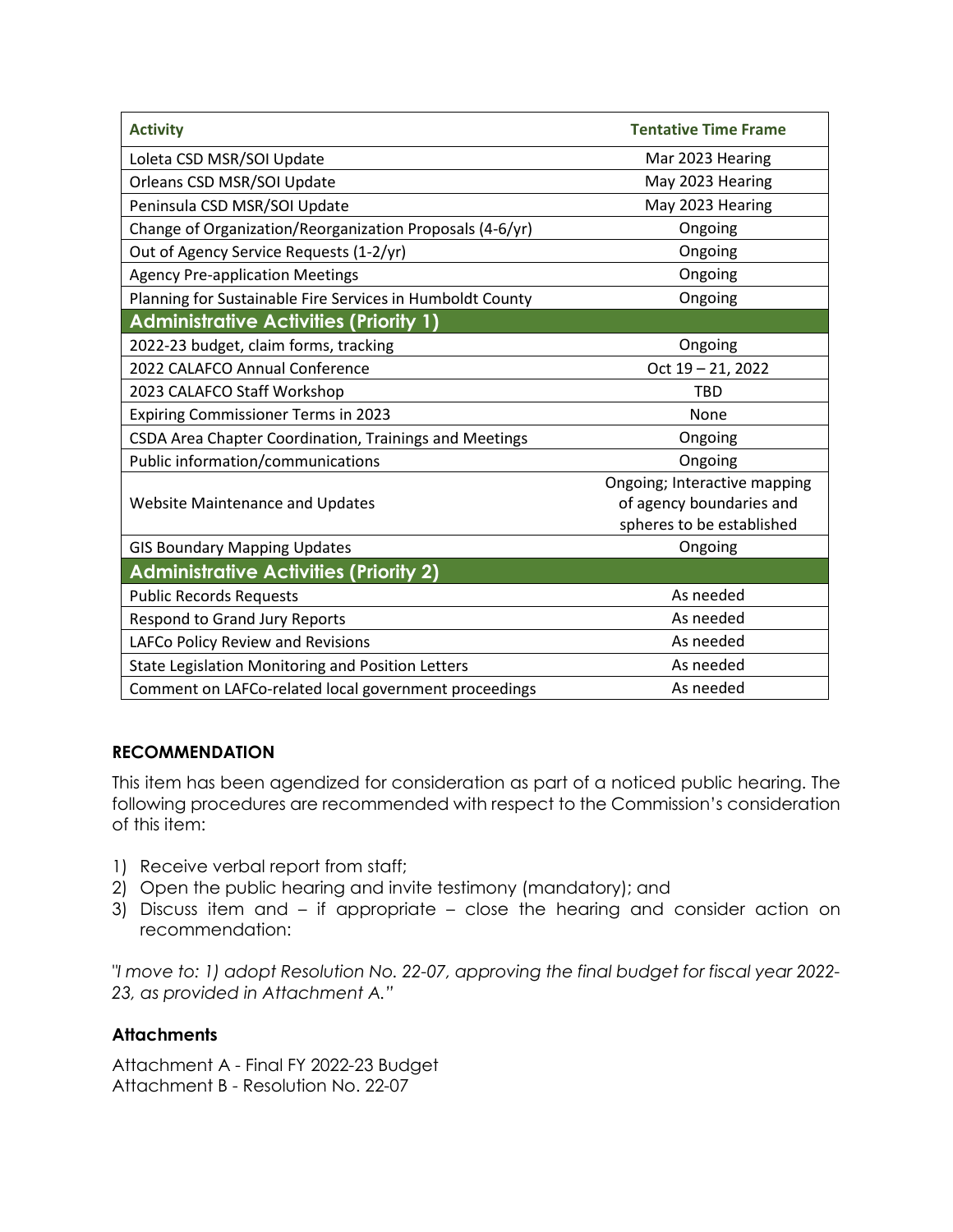# **Humboldt LAFCo Operating Budget**

 $\mathcal{L}^{\text{eff}}$ 

## **Attachment A**

**FY 2021-2022 FY 2021-2022 FY 2022-2023**

#### *Revenues:* **FY 2020-2021**

| Account   | <b>Revenue Category</b>                                                     | Amended                             | <b>Year End</b><br><b>Actual</b> | <b>Difference</b><br>Under/<br>(Over) | Adopted          | 10 Month<br><b>Actual</b> | <b>Final</b>     |
|-----------|-----------------------------------------------------------------------------|-------------------------------------|----------------------------------|---------------------------------------|------------------|---------------------------|------------------|
| 800870    | <b>Charges for Services</b>                                                 | \$181,300                           | \$27,011                         | \$154,290                             | \$181,300        | \$131,613                 | \$185,200        |
|           | County                                                                      | \$42,100                            | \$42,100                         | \$0                                   | \$42,100         | \$42,100                  | \$43,400         |
|           | Cities                                                                      | \$42,100                            | \$42,100                         | \$0                                   | \$42,100         | \$42,100                  | \$43,400         |
|           | <b>Special Districts</b>                                                    | \$42,100                            | \$41,856                         | \$244                                 | \$42,100         | \$41,939                  | \$43,400         |
|           | <b>Application Fees</b>                                                     | \$55,000                            | \$27,011                         | \$27,990                              | \$55,000         | \$5,475                   | \$55,000         |
| 401000    | Interest                                                                    | \$1,230                             | \$385                            | \$845                                 | \$1,230          | \$0                       | \$2,510          |
|           | <b>REVENUE SUBTOTAL</b>                                                     | \$182,530                           | \$153,451                        | \$29,079                              | \$182,530        | \$131,613                 | \$187,710        |
|           | <b>Operating Expenses:</b>                                                  |                                     | FY 2020-2021                     |                                       | FY 2021-2022     | FY 2021-2022              | FY 2022-2023     |
| Account   | <b>Expense Category</b>                                                     | Amended                             | <b>Year End</b><br>Actual        | <b>Difference</b><br>Under/<br>(Over) | Adopted          | 10 Month<br>Actual        | <b>Final</b>     |
| 2106      | Communications                                                              | \$160                               | \$155                            | \$5                                   | \$160            | \$130                     | \$160            |
| 2110      | Insurance                                                                   | \$3,320                             | \$2,782                          | \$538                                 | \$3,320          | \$2,893                   | \$3,600          |
| 2115      | Memberships                                                                 | \$4,750                             | \$4,533                          | \$217                                 | \$4,750          | \$4,150                   | \$4,750          |
| 2117      | Office Supplies                                                             | \$600                               | \$122                            | \$478                                 | \$600            | \$483                     | \$500            |
| 2118      | Professional & Special Services                                             | \$166,800                           | \$160,648                        | \$6,152                               | \$160,900        | \$93,839                  | \$165,900        |
|           | <b>Legal Services</b>                                                       | \$5,000                             | \$3,276.00                       | \$1,724                               | \$5,000          | \$1,422                   | \$5,000          |
|           | <b>Application Processing</b>                                               | \$55,000                            | \$53,867.97                      | \$1,132                               | \$55,000         | \$26,670                  | \$55,000         |
|           | <b>Basic Services-EO/Clerk</b>                                              | \$55,000                            | \$51,503.50                      | \$3,497                               | \$55,000         | \$36,026                  | \$55,000         |
|           | MSRs/SOIs                                                                   | \$50,900                            | \$50,859.00                      | \$41                                  | \$45,000         | \$28,861                  | \$50,000         |
|           | Website Services                                                            | \$200                               | \$121.20                         | \$79                                  | \$200            | \$121                     | \$200            |
|           | Meeting Exp/Stipends                                                        | \$700                               | \$1,020.00                       | $- $320$                              | \$700            | \$740                     | \$700            |
| 2119      | <b>Publications &amp; Legal Notices</b>                                     | \$1,500                             | \$2,016                          | $-$ \$516                             | \$1,500          | \$982                     | \$1,500          |
| 2121      | Rents & Leases - Structures                                                 | \$5,400<br>\$0                      | \$5,400                          | \$0                                   | \$5,400          | \$4,500                   | \$5,400          |
| 2125      | Transportation & Travel<br>Mileage/Travel (In-County)                       |                                     | \$0<br>\$0                       | \$0<br>\$0                            | \$5,900          | \$710<br>\$0              | \$5,900<br>\$800 |
|           | Mileage/Travel (Out-of-County)                                              | \$0<br>\$0                          | \$0                              | \$0                                   | \$800<br>\$2,600 | \$710                     | \$2,600          |
|           | Conference Registration                                                     | \$0                                 | \$0                              | \$0                                   | \$2,500          | \$0                       | \$2,500          |
|           | Contingency/ Carryover                                                      |                                     |                                  |                                       |                  |                           |                  |
| 2020      | Contingency                                                                 |                                     |                                  |                                       |                  |                           |                  |
|           | <b>Contingency Total</b>                                                    |                                     |                                  |                                       |                  |                           |                  |
|           | <b>EXPENSE SUBTOTAL</b>                                                     | $\overline{\mathcal{S}}$<br>182,530 | $\varsigma$<br>175,656           |                                       | \$182,530        | \$107,686                 | \$187,710        |
|           | <b>Operating Difference</b><br>(Negative Balance Indicates Use of Reserves) | \$                                  | (22, 205.09)                     |                                       | $\frac{1}{2}$    | 23,927.10<br>\$           | $\frac{1}{2}$    |
| Beginning | <b>Unreserved/Unrestricted Fund Balance</b>                                 | \$87,090.53                         |                                  |                                       |                  |                           |                  |

Beginning

Ending

\$64,885.44